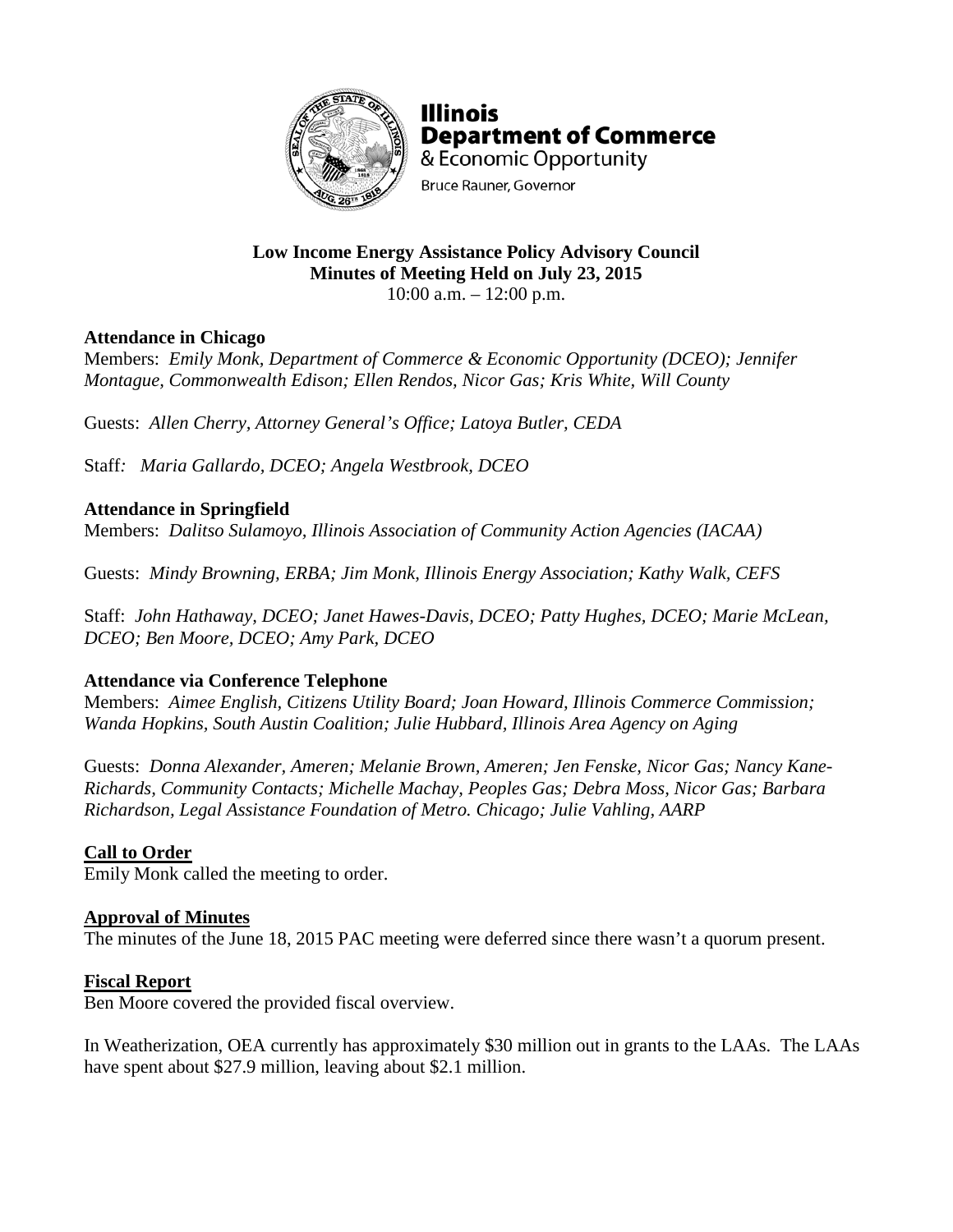In LIHEAP there is about \$235 million out to the LAAs and about \$232 million has been expended, leaving about \$3 million unspent.

#### **Weatherization**

Emily Monk explained with no State budget there is nothing to report in Weatherization. As issues come up at the LAAs OEA is dealing with them one on one. OEA is getting the grants as far in the process as we can, so that once there is a budget they can move forward as quickly as possible.

There was a question raised about extending the grants because of the start date being delayed. Ben Moore said that it wouldn't work with the WeatherWorks system. If you go beyond one State fiscal year it would overlap with the next year's grant because it pulls by funding source not grant number. OEA will start looking to IT to see if there is a solution to the system problem.

### **LIHEAP/PIPP**

Maria Gallardo explained that the focus of today's meeting would be the proposed changes for the 2016 LIHEAP State Plan. The plan is due to HHS by September 1, 2015. OEA plans to post the public hearing notice on July 29, 2015. The public hearing will be held on August 12, 2015. OEA will hold a conference call with the PAC on August 27, 2015 covering any comments that came out of the hearing, and then ask the PAC to vote to approve the LIHEAP State Plan.

Maria covered the proposed changes to the draft of the LIHEAP State Plan. The dates have been changed throughout the plan to 2016. The next proposed change is to push the priority periods of LIHEAP to October and November to coincide with the HHS federal fiscal year award. The third proposed change is changing the reconnection assistance (RA) policy. OEA is proposing changing the RA limit from \$1,000 to \$750 and to provide the benefit only when the assistance will result in reconnection and only offer it to disconnected clients. OEA is proposing starting RA in November for non-priority groups, because it is an HHS requirement that OEA provide RA funding until March 15, 2016.

There was a lot of discussion about combining the priority groups in October in order to allow the general population to start applying in November. There was discussion regarding not having trained staff at the LAAs to handle the start of the program due to the state budget impasse. The LAAs asked how they would handle a client that came in during the priority period, that hasn't had service since March but RA doesn't start until November. There was also discussion about starting RA in October.

Maria asked the LAAs their thoughts on Furnace Assistance. Does OEA offer a furnace component through LIHEAP in 2016? Do we transfer the furnace assistance to Weatherization? The consensus was that they preferred not to run the furnace program in order to have more RA money.

Maria discussed the other proposed changes to the State LIHEAP Plan.

Emily Monk discussed PIPP. If we do get State funds back it would take time to get things running. LAAs said that offering PIPP after LIHEAP has started would be a nightmare because the clients that came in before PIPP was offered, wouldn't have been given PIPP as a choice.